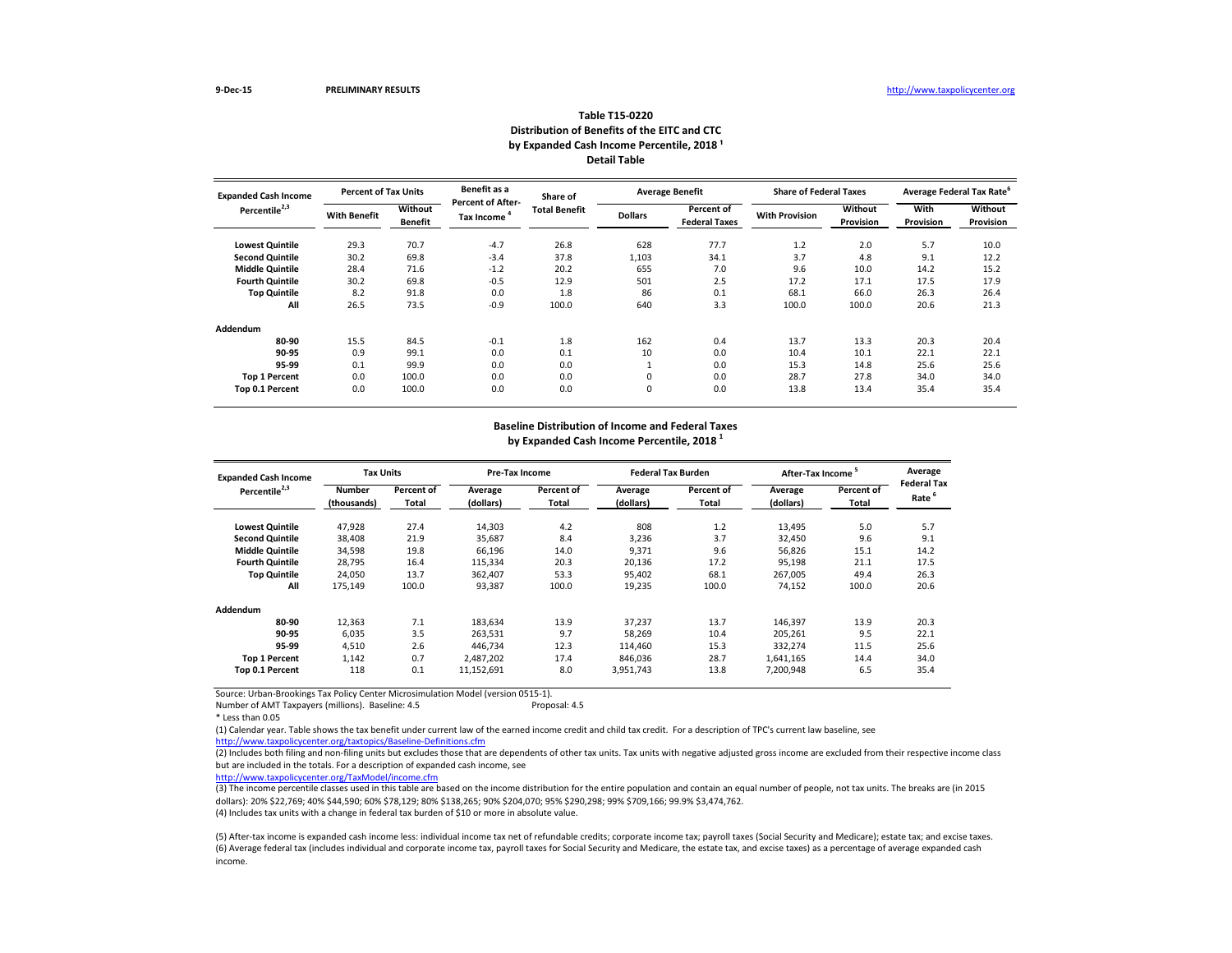## **Distribution of Benefits of the EITC and CTC Table T15-0220** by Expanded Cash Income Percentile, 2018<sup>1</sup> **Detail Table**

| <b>Expanded Cash Income</b> |                     | Percent of Tax Units <sup>4</sup> |                                     | Share of             | <b>Average Benefit</b> |         | <b>Share of Federal Taxes</b> |                      |                          | Average Federal Tax Rate <sup>6</sup> |
|-----------------------------|---------------------|-----------------------------------|-------------------------------------|----------------------|------------------------|---------|-------------------------------|----------------------|--------------------------|---------------------------------------|
| Percentile <sup>2,3</sup>   | <b>With Benefit</b> | Without<br><b>Benefit</b>         | in After-Tax<br>Income <sup>5</sup> | <b>Total Benefit</b> | <b>Dollars</b>         | Percent | <b>With Provision</b>         | Without<br>Provision | <b>With</b><br>Provision | Without<br>Provision                  |
| <b>Lowest Quintile</b>      | 41.6                | 58.4                              | $-8.5$                              | 38.0                 | 1,103                  | 277.3   | 0.5                           | 1.7                  | 3.0                      | 11.2                                  |
| <b>Second Quintile</b>      | 32.8                | 67.2                              | $-3.7$                              | 35.0                 | 1,059                  | 43.7    | 2.7                           | 3.7                  | 7.7                      | 11.1                                  |
| <b>Middle Quintile</b>      | 29.3                | 70.8                              | $-1.1$                              | 18.0                 | 580                    | 7.8     | 7.7                           | 8.0                  | 12.8                     | 13.8                                  |
| <b>Fourth Quintile</b>      | 22.4                | 77.6                              | $-0.3$                              | 8.2                  | 282                    | 1.7     | 16.6                          | 16.4                 | 17.0                     | 17.3                                  |
| <b>Top Quintile</b>         | 1.3                 | 98.7                              | 0.0                                 | 0.2                  | 8                      | 0.0     | 72.4                          | 70.0                 | 26.0                     | 26.0                                  |
| All                         | 26.5                | 73.5                              | $-0.9$                              | 100.0                | 640                    | 3.3     | 100.0                         | 100.0                | 20.6                     | 21.3                                  |
| <b>Addendum</b>             |                     |                                   |                                     |                      |                        |         |                               |                      |                          |                                       |
| 80-90                       | 2.4                 | 97.6                              | 0.0                                 | 0.2                  | 15                     | 0.1     | 14.8                          | 14.3                 | 20.1                     | 20.1                                  |
| 90-95                       | 0.2                 | 99.8                              | 0.0                                 | 0.0                  | $\overline{2}$         | 0.0     | 11.3                          | 11.0                 | 22.0                     | 22.0                                  |
| 95-99                       | $\ast$              | 100.0                             | 0.0                                 | 0.0                  | 0                      | 0.0     | 16.7                          | 16.2                 | 25.2                     | 25.2                                  |
| <b>Top 1 Percent</b>        | 0.0                 | 100.0                             | 0.0                                 | 0.0                  | 0                      | 0.0     | 29.6                          | 28.6                 | 33.8                     | 33.8                                  |
| Top 0.1 Percent             | 0.0                 | 100.0                             | 0.0                                 | 0.0                  | 0                      | 0.0     | 14.4                          | 14.0                 | 35.4                     | 35.4                                  |

Source: Urban-Brookings Tax Policy Center Microsimulation Model (version 0515-1).

(2) Includes both filing and non-filing units but excludes those that are dependents of other tax units. Tax units with negative adjusted gross income are excluded from their respective income class but are included in the totals. For a description of expanded cash income, see

\* Less than 0.05

(3) The income percentile classes used in this table are based on the income distribution for the entire population and contain an equal number of people, not tax units. The incomes used are adjusted for family size by dividing by the square root of the number of people in the tax unit. The resulting percentile breaks are (in 2015 dollars): 20% \$16,353; 40% \$30,531; 60% \$52,710; 80% \$87,501; 90% \$126,779; 95% \$176,431; 99% \$425,759; 99.9% \$2,261,596.

<http://www.taxpolicycenter.org/taxtopics/Baseline-Definitions.cfm> (1) Calendar year. Table shows the tax benefit under current law of the earned income credit and child tax credit. For a description of TPC's current law baseline, see

(5) After-tax income is expanded cash income less: individual income tax net of refundable credits; corporate income tax; payroll taxes (Social Security and Medicare); estate tax; and excise taxes. (6) Average federal tax (includes individual and corporate income tax, payroll taxes for Social Security and Medicare, the estate tax, and excise taxes) as a percentage of average expanded cash income.

| <b>Expanded Cash Income</b> | <b>Tax Units</b>             |                     | <b>Pre-Tax Income</b> |                     | <b>Federal Tax Burden</b> |                     | After-Tax Income <sup>5</sup> |                     | Average                                 |
|-----------------------------|------------------------------|---------------------|-----------------------|---------------------|---------------------------|---------------------|-------------------------------|---------------------|-----------------------------------------|
| Percentile <sup>2,3</sup>   | <b>Number</b><br>(thousands) | Percent of<br>Total | Average<br>(dollars)  | Percent of<br>Total | Average<br>(dollars)      | Percent of<br>Total | Average<br>(dollars)          | Percent of<br>Total | <b>Federal Tax</b><br>Rate <sup>6</sup> |
| <b>Lowest Quintile</b>      | 38,635                       | 22.1                | 13,355                | 3.2                 | 398                       | 0.5                 | 12,957                        | 3.9                 | 3.0                                     |
| <b>Second Quintile</b>      | 37,089                       | 21.2                | 31,459                | 7.1                 | 2,422                     | 2.7                 | 29,037                        | 8.3                 | 7.7                                     |
| <b>Middle Quintile</b>      | 34,845                       | 19.9                | 58,145                | 12.4                | 7,422                     | 7.7                 | 50,722                        | 13.6                | 12.8                                    |
| <b>Fourth Quintile</b>      | 32,680                       | 18.7                | 100,574               | 20.1                | 17,140                    | 16.6                | 83,435                        | 21.0                | 17.0                                    |
| <b>Top Quintile</b>         | 30,530                       | 17.4                | 307,484               | 57.4                | 79,836                    | 72.4                | 227,648                       | 53.5                | 26.0                                    |
| All                         | 175,149                      | 100.0               | 93,387                | 100.0               | 19,235                    | 100.0               | 74,152                        | 100.0               | 20.6                                    |
| <b>Addendum</b>             |                              |                     |                       |                     |                           |                     |                               |                     |                                         |
| 80-90                       | 15,743                       | 9.0                 | 157,179               | 15.1                | 31,588                    | 14.8                | 125,590                       | 15.2                | 20.1                                    |
| 90-95                       | 7,640                        | 4.4                 | 226,968               | 10.6                | 49,874                    | 11.3                | 177,094                       | 10.4                | 22.0                                    |
| 95-99                       | 5,817                        | 3.3                 | 384,479               | 13.7                | 96,820                    | 16.7                | 287,658                       | 12.9                | 25.2                                    |
| <b>Top 1 Percent</b>        | 1,331                        | 0.8                 | 2,211,554             | 18.0                | 748.469                   | 29.6                | 1,463,085                     | 15.0                | 33.8                                    |
| Top 0.1 Percent             | 138                          | 0.1                 | 9,927,935             | 8.4                 | 3,517,809                 | 14.4                | 6,410,126                     | 6.8                 | 35.4                                    |

#### **Baseline Distribution of Income and Federal Taxes**

(4) Includes tax units with a change in federal tax burden of \$10 or more in absolute value.

<http://www.taxpolicycenter.org/TaxModel/income.cfm>

**by Expanded Cash Income Percentile, 2018 1**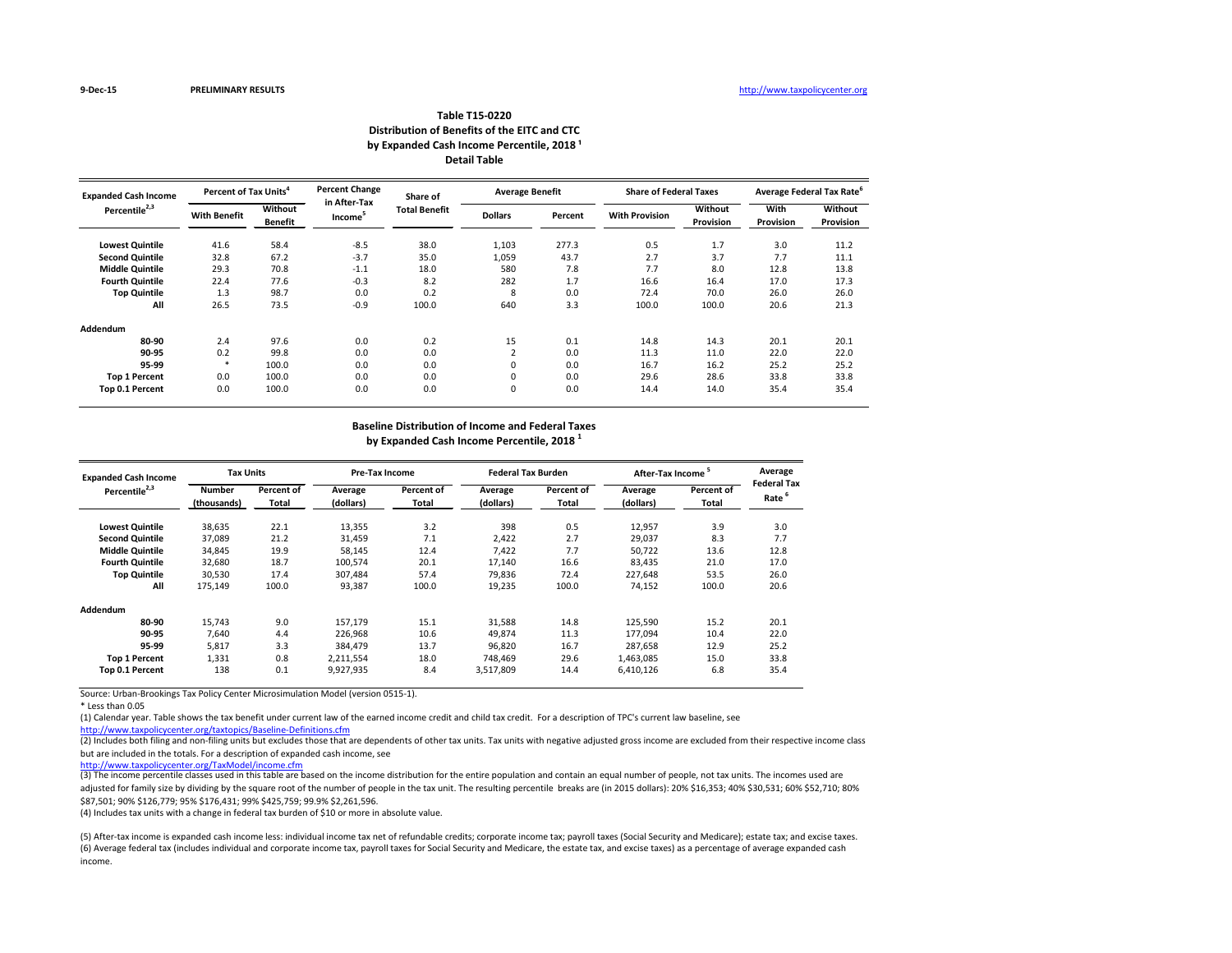| <b>Expanded Cash Income</b> | <b>Percent of Tax Units</b> |                           | Benefit as a                                  | Share of             |                | <b>Average Benefit</b>             | <b>Share of Federal Taxes</b> |                             | <b>Average Federal Tax Rate<sup>6</sup></b> |                             |
|-----------------------------|-----------------------------|---------------------------|-----------------------------------------------|----------------------|----------------|------------------------------------|-------------------------------|-----------------------------|---------------------------------------------|-----------------------------|
| Percentile <sup>2,3</sup>   | <b>With Benefit</b>         | Without<br><b>Benefit</b> | <b>Percent of After-</b><br><b>Tax Income</b> | <b>Total Benefit</b> | <b>Dollars</b> | Percent of<br><b>Federal Taxes</b> | <b>With Provision</b>         | Without<br><b>Provision</b> | With<br><b>Provision</b>                    | Without<br><b>Provision</b> |
| <b>Lowest Quintile</b>      | 25.5                        | 74.6                      | $-2.7$                                        | 58.9                 | 261            | 32.8                               | 2.6                           | 3.4                         | 7.7                                         | 10.2                        |
| <b>Second Quintile</b>      | 8.2                         | 91.8                      | $-0.7$                                        | 31.2                 | 158            | 7.2                                | 6.3                           | 6.7                         | 8.9                                         | 9.5                         |
| <b>Middle Quintile</b>      | 3.4                         | 96.6                      | $-0.1$                                        | 8.1                  | 52             | 0.9                                | 13.7                          | 13.6                        | 13.8                                        | 13.9                        |
| <b>Fourth Quintile</b>      | 1.5                         | 98.5                      | 0.0                                           | 1.3                  | 11             | 0.1                                | 22.3                          | 22.0                        | 18.4                                        | 18.4                        |
| <b>Top Quintile</b>         | 0.1                         | 99.9                      | 0.0                                           | 0.0                  | 0              | 0.0                                | 54.8                          | 54.0                        | 26.0                                        | 26.0                        |
| All                         | 10.5                        | 89.5                      | $-0.3$                                        | 100.0                | 129            | 1.5                                | 100.0                         | 100.0                       | 18.6                                        | 18.9                        |
| <b>Addendum</b>             |                             |                           |                                               |                      |                |                                    |                               |                             |                                             |                             |
| 80-90                       | 0.2                         | 99.8                      | 0.0                                           | 0.0                  |                | 0.0                                | 15.7                          | 15.5                        | 21.3                                        | 21.3                        |
| 90-95                       | $\ast$                      | 100.0                     | 0.0                                           | 0.0                  | 0              | 0.0                                | 9.2                           | 9.1                         | 22.4                                        | 22.4                        |
| 95-99                       | 0.0                         | 100.0                     | 0.0                                           | 0.0                  | 0              | 0.0                                | 11.3                          | 11.1                        | 25.6                                        | 25.6                        |
| <b>Top 1 Percent</b>        | 0.0                         | 100.0                     | 0.0                                           | 0.0                  | 0              | 0.0                                | 18.6                          | 18.4                        | 36.1                                        | 36.1                        |
| Top 0.1 Percent             | 0.0                         | 100.0                     | 0.0                                           | 0.0                  | 0              | 0.0                                | 10.1                          | 9.9                         | 36.9                                        | 36.9                        |

\* Less than 0.05

(2) Includes both filing and non-filing units but excludes those that are dependents of other tax units. Tax units with negative adjusted gross income are excluded from their respective income class but are included in the totals. For a description of expanded cash income, see

| <b>Expanded Cash Income</b> | <b>Tax Units</b>             |                            | <b>Pre-Tax Income</b> |                            |                      | <b>Federal Tax Burden</b>         | After-Tax Income     |                     | Average                    |
|-----------------------------|------------------------------|----------------------------|-----------------------|----------------------------|----------------------|-----------------------------------|----------------------|---------------------|----------------------------|
| Percentile <sup>2,3</sup>   | <b>Number</b><br>(thousands) | Percent of<br><b>Total</b> | Average<br>(dollars)  | Percent of<br><b>Total</b> | Average<br>(dollars) | <b>Percent of</b><br><b>Total</b> | Average<br>(dollars) | Percent of<br>Total | <b>Federal Tax</b><br>Rate |
| <b>Lowest Quintile</b>      | 25,643                       | 29.1                       | 10,390                | 6.3                        | 797                  | 2.6                               | 9,592                | 7.2                 | 7.7                        |
| <b>Second Quintile</b>      | 22,364                       | 25.3                       | 24,997                | 13.3                       | 2,217                | 6.3                               | 22,780               | 14.8                | 8.9                        |
| <b>Middle Quintile</b>      | 17,713                       | 20.1                       | 44,152                | 18.5                       | 6,079                | 13.7                              | 38,072               | 19.6                | 13.8                       |
| <b>Fourth Quintile</b>      | 13,039                       | 14.8                       | 73,076                | 22.6                       | 13,443               | 22.3                              | 59,633               | 22.7                | 18.4                       |
| <b>Top Quintile</b>         | 8,760                        | 9.9                        | 188,815               | 39.2                       | 49,127               | 54.8                              | 139,688              | 35.6                | 26.0                       |
| All                         | 88,250                       | 100.0                      | 47,807                | 100.0                      | 8,902                | 100.0                             | 38,905               | 100.0               | 18.6                       |
| Addendum                    |                              |                            |                       |                            |                      |                                   |                      |                     |                            |
| 80-90                       | 5,173                        | 5.9                        | 112,379               | 13.8                       | 23,881               | 15.7                              | 88,497               | 13.3                | 21.3                       |
| 90-95                       | 2,040                        | 2.3                        | 157,742               | 7.6                        | 35,361               | 9.2                               | 122,381              | 7.3                 | 22.4                       |
| 95-99                       | 1,313                        | 1.5                        | 262,867               | 8.2                        | 67,326               | 11.3                              | 195,541              | 7.5                 | 25.6                       |
| <b>Top 1 Percent</b>        | 235                          | 0.3                        | 1,728,411             | 9.6                        | 623,051              | 18.6                              | 1,105,359            | 7.6                 | 36.1                       |
| Top 0.1 Percent             | 30                           | 0.0                        | 7,214,631             | 5.1                        | 2,661,543            | 10.1                              | 4,553,088            | 3.9                 | 36.9                       |

# **Table T15-0220 Distribution of Benefits of the EITC and CTC** by Expanded Cash Income Percentile, 2018<sup>1</sup> **Detail Table - Single Tax Units**

(3) The income percentile classes used in this table are based on the income distribution for the entire population and contain an equal number of people, not tax units. The incomes used are adjusted for family size by dividing by the square root of the number of people in the tax unit. The resulting percentile breaks are (in 2015 dollars): 20% \$16,353; 40% \$30,531; 60% \$52,710; 80% \$87,501; 90% \$126,779; 95% \$176,431; 99% \$425,759; 99.9% \$2,261,596.

### **Baseline Distribution of Income and Federal Taxes by Expanded Cash Income Percentile, 2018 1**

<http://www.taxpolicycenter.org/taxtopics/Baseline-Definitions.cfm> (1) Calendar year. Table shows the tax benefit under current law of the earned income credit and child tax credit. For a description of TPC's current law baseline, see

(6) Average federal tax (includes individual and corporate income tax, payroll taxes for Social Security and Medicare, the estate tax, and excise taxes) as a percentage of average expanded cash income. (5) After-tax income is expanded cash income less: individual income tax net of refundable credits; corporate income tax; payroll taxes (Social Security and Medicare); estate tax; and excise taxes.

<http://www.taxpolicycenter.org/TaxModel/income.cfm>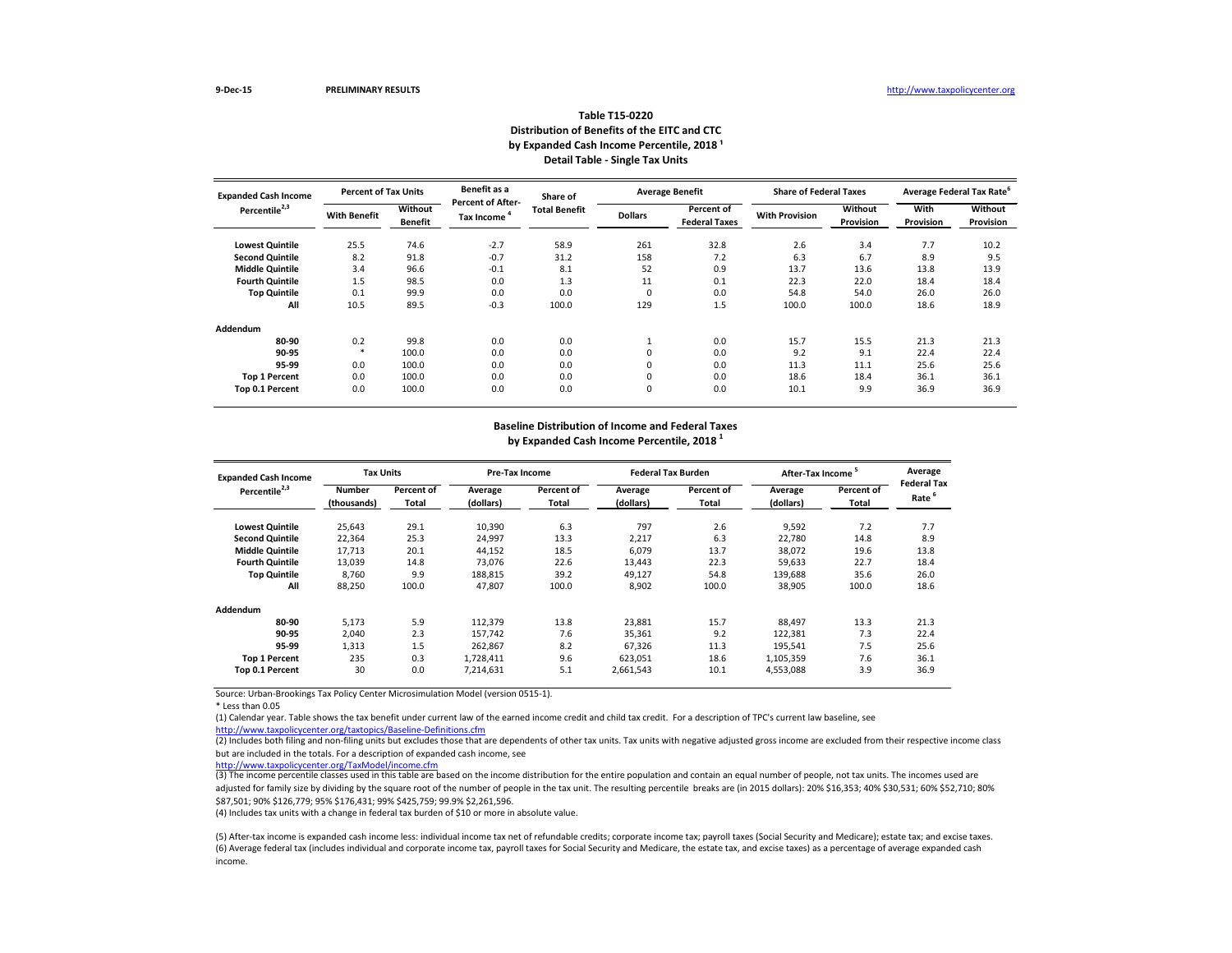| <b>Expanded Cash Income</b> | <b>Percent of Tax Units</b> |                                  | Benefit as a                                  | Share of             |                | <b>Average Benefit</b>                    | <b>Share of Federal Taxes</b> |                             |                          | <b>Average Federal Tax Rate<sup>6</sup></b> |
|-----------------------------|-----------------------------|----------------------------------|-----------------------------------------------|----------------------|----------------|-------------------------------------------|-------------------------------|-----------------------------|--------------------------|---------------------------------------------|
| Percentile <sup>2,3</sup>   | <b>With Benefit</b>         | <b>Without</b><br><b>Benefit</b> | <b>Percent of After-</b><br><b>Tax Income</b> | <b>Total Benefit</b> | <b>Dollars</b> | <b>Percent of</b><br><b>Federal Taxes</b> | <b>With Provision</b>         | Without<br><b>Provision</b> | With<br><b>Provision</b> | Without<br><b>Provision</b>                 |
| <b>Lowest Quintile</b>      | 53.0                        | 47.0                             | $-9.6$                                        | 23.6                 | 1,884          | 475.2                                     | 0.1                           | 0.5                         | 2.0                      | 11.4                                        |
| <b>Second Quintile</b>      | 52.1                        | 47.9                             | $-4.0$                                        | 28.1                 | 1,628          | 48.9                                      | 0.9                           | 1.4                         | 7.5                      | 11.2                                        |
| <b>Middle Quintile</b>      | 46.8                        | 53.2                             | $-1.4$                                        | 27.0                 | 939            | 10.2                                      | 4.3                           | 4.7                         | 11.9                     | 13.2                                        |
| <b>Fourth Quintile</b>      | 35.4                        | 64.6                             | $-0.5$                                        | 19.8                 | 476            | 2.4                                       | 13.7                          | 13.8                        | 16.3                     | 16.7                                        |
| <b>Top Quintile</b>         | 1.8                         | 98.3                             | 0.0                                           | 0.5                  | 10             | 0.0                                       | 80.7                          | 79.4                        | 25.9                     | 25.9                                        |
| All                         | 29.4                        | 70.6                             | $-0.5$                                        | 100.0                | 650            | 1.6                                       | 100.0                         | 100.0                       | 22.3                     | 22.7                                        |
| <b>Addendum</b>             |                             |                                  |                                               |                      |                |                                           |                               |                             |                          |                                             |
| 80-90                       | 3.5                         | 96.5                             | 0.0                                           | 0.5                  | 20             | 0.1                                       | 14.6                          | 14.4                        | 19.6                     | 19.6                                        |
| 90-95                       | 0.3                         | 99.8                             | 0.0                                           | 0.0                  | $\overline{2}$ | 0.0                                       | 12.5                          | 12.3                        | 21.8                     | 21.8                                        |
| 95-99                       | $\ast$                      | 100.0                            | 0.0                                           | 0.0                  |                | 0.0                                       | 19.6                          | 19.3                        | 25.1                     | 25.1                                        |
| <b>Top 1 Percent</b>        | 0.0                         | 100.0                            | 0.0                                           | 0.0                  | 0              | 0.0                                       | 34.0                          | 33.5                        | 33.4                     | 33.4                                        |
| Top 0.1 Percent             | 0.0                         | 100.0                            | 0.0                                           | 0.0                  | 0              | 0.0                                       | 15.8                          | 15.5                        | 35.1                     | 35.1                                        |

\* Less than 0.05

(2) Includes both filing and non-filing units but excludes those that are dependents of other tax units. Tax units with negative adjusted gross income are excluded from their respective income class but are included in the totals. For a description of expanded cash income, see

| <b>Expanded Cash Income</b> | <b>Tax Units</b> |              | <b>Pre-Tax Income</b> |              | <b>Federal Tax Burden</b> |              | After-Tax Income <sup>5</sup> |            | Average            |
|-----------------------------|------------------|--------------|-----------------------|--------------|---------------------------|--------------|-------------------------------|------------|--------------------|
| Percentile <sup>2,3</sup>   | <b>Number</b>    | Percent of   | Average               | Percent of   | Average                   | Percent of   | Average                       | Percent of | <b>Federal Tax</b> |
|                             | (thousands)      | <b>Total</b> | (dollars)             | <b>Total</b> | (dollars)                 | <b>Total</b> | (dollars)                     | Total      | Rate <sup>6</sup>  |
| <b>Lowest Quintile</b>      | 4,789            | 8.2          | 19,969                | 0.9          | 396                       | 0.1          | 19,572                        | 1.2        | 2.0                |
| <b>Second Quintile</b>      | 6,598            | 11.2         | 44,377                | 2.8          | 3,329                     | 0.9          | 41,048                        | 3.4        | 7.5                |
| <b>Middle Quintile</b>      | 10,962           | 18.7         | 76,843                | 8.1          | 9,169                     | 4.3          | 67,674                        | 9.2        | 11.9               |
| <b>Fourth Quintile</b>      | 15,897           | 27.1         | 123,355               | 18.8         | 20,058                    | 13.7         | 103,297                       | 20.3       | 16.3               |
| <b>Top Quintile</b>         | 19,931           | 34.0         | 363,398               | 69.6         | 94,127                    | 80.7         | 269,272                       | 66.4       | 25.9               |
| All                         | 58,693           | 100.0        | 177,317               | 100.0        | 39,595                    | 100.0        | 137,722                       | 100.0      | 22.3               |
| Addendum                    |                  |              |                       |              |                           |              |                               |            |                    |
| 80-90                       | 9,458            | 16.1         | 183,289               | 16.7         | 35,946                    | 14.6         | 147,343                       | 17.2       | 19.6               |
| 90-95                       | 5,171            | 8.8          | 256,707               | 12.8         | 56,028                    | 12.5         | 200,679                       | 12.8       | 21.8               |
| 95-99                       | 4,265            | 7.3          | 425,552               | 17.4         | 106,769                   | 19.6         | 318,783                       | 16.8       | 25.1               |
| <b>Top 1 Percent</b>        | 1,037            | 1.8          | 2,283,157             | 22.7         | 762,980                   | 34.0         | 1,520,177                     | 19.5       | 33.4               |
| Top 0.1 Percent             | 98               | 0.2          | 10,634,442            | 10.1         | 3,731,840                 | 15.8         | 6,902,602                     | 8.4        | 35.1               |

# **Table T15-0220 Distribution of Benefits of the EITC and CTC** by Expanded Cash Income Percentile, 2018<sup>1</sup> **Detail Table - Married Tax Units Filing Jointly**

(3) The income percentile classes used in this table are based on the income distribution for the entire population and contain an equal number of people, not tax units. The incomes used are adjusted for family size by dividing by the square root of the number of people in the tax unit. The resulting percentile breaks are (in 2015 dollars): 20% \$16,353; 40% \$30,531; 60% \$52,710; 80% \$87,501; 90% \$126,779; 95% \$176,431; 99% \$425,759; 99.9% \$2,261,596.

### **Baseline Distribution of Income and Federal Taxes by Expanded Cash Income Percentile, 2018 1**

<http://www.taxpolicycenter.org/taxtopics/Baseline-Definitions.cfm> (1) Calendar year. Table shows the tax benefit under current law of the earned income credit and child tax credit. For a description of TPC's current law baseline, see

(6) Average federal tax (includes individual and corporate income tax, payroll taxes for Social Security and Medicare, the estate tax, and excise taxes) as a percentage of average expanded cash income. (5) After-tax income is expanded cash income less: individual income tax net of refundable credits; corporate income tax; payroll taxes (Social Security and Medicare); estate tax; and excise taxes.

<http://www.taxpolicycenter.org/TaxModel/income.cfm>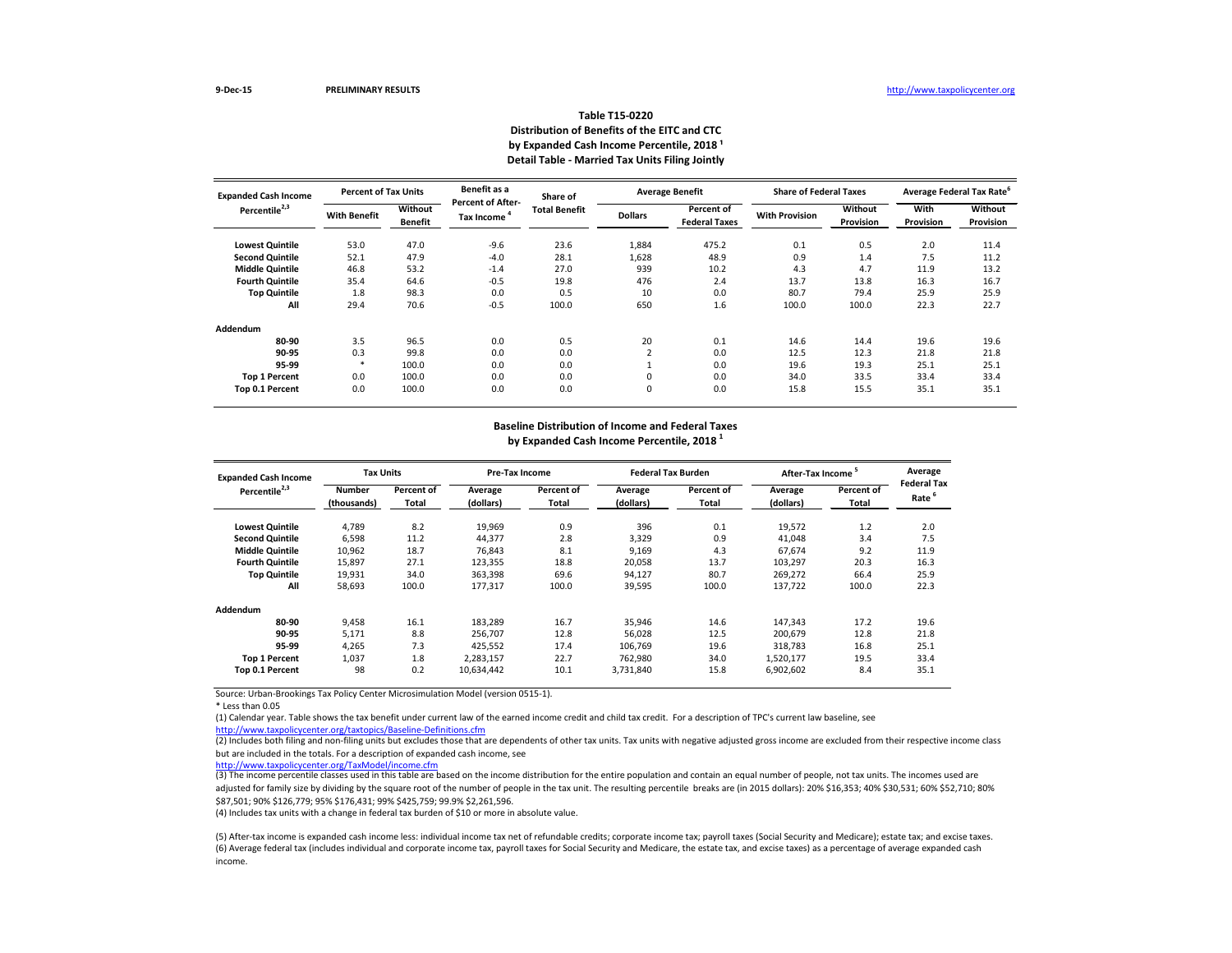| <b>Expanded Cash Income</b> | <b>Percent of Tax Units</b> |                                  | Benefit as a                           | Share of             |                | <b>Average Benefit</b>             | <b>Share of Federal Taxes</b> |                      |                          | <b>Average Federal Tax Rate<sup>o</sup></b> |
|-----------------------------|-----------------------------|----------------------------------|----------------------------------------|----------------------|----------------|------------------------------------|-------------------------------|----------------------|--------------------------|---------------------------------------------|
| Percentile <sup>2,3</sup>   | <b>With Benefit</b>         | <b>Without</b><br><b>Benefit</b> | <b>Percent of After-</b><br>Tax Income | <b>Total Benefit</b> | <b>Dollars</b> | Percent of<br><b>Federal Taxes</b> | <b>With Provision</b>         | Without<br>Provision | With<br><b>Provision</b> | Without<br><b>Provision</b>                 |
| <b>Lowest Quintile</b>      | 88.8                        | 11.2                             | $-17.1$                                | 43.2                 | 3,434          | $-354.0$                           | $-4.1$                        | 7.8                  | $-5.1$                   | 12.9                                        |
| <b>Second Quintile</b>      | 89.8                        | 10.2                             | $-8.8$                                 | 40.0                 | 3,281          | 155.3                              | 8.6                           | 16.5                 | 5.4                      | 13.7                                        |
| <b>Middle Quintile</b>      | 79.7                        | 20.4                             | $-2.8$                                 | 14.2                 | 1,629          | 20.1                               | 23.7                          | 21.3                 | 12.1                     | 14.5                                        |
| <b>Fourth Quintile</b>      | 47.4                        | 52.6                             | $-0.6$                                 | 2.4                  | 484            | 2.7                                | 30.0                          | 23.1                 | 17.4                     | 17.8                                        |
| <b>Top Quintile</b>         | 3.1                         | 96.9                             | 0.0                                    | 0.1                  | 31             | 0.1                                | 41.7                          | 31.3                 | 25.1                     | 25.1                                        |
| All                         | 77.8                        | 22.2                             | $-4.9$                                 | 100.0                | 2,466          | 33.4                               | 100.0                         | 100.0                | 12.9                     | 17.2                                        |
| Addendum                    |                             |                                  |                                        |                      |                |                                    |                               |                      |                          |                                             |
| 80-90                       | 4.5                         | 95.5                             | 0.0                                    | 0.1                  | 47             | 0.2                                | 13.7                          | 10.3                 | 20.9                     | 20.9                                        |
| 90-95                       | 0.8                         | 99.2                             | 0.0                                    | 0.0                  | 4              | 0.0                                | 7.3                           | 5.5                  | 22.6                     | 22.6                                        |
| 95-99                       | 0.1                         | 99.9                             | 0.0                                    | 0.0                  | 0              | 0.0                                | 7.1                           | 5.3                  | 25.3                     | 25.3                                        |
| <b>Top 1 Percent</b>        | 0.0                         | 100.0                            | 0.0                                    | 0.0                  | 0              | 0.0                                | 13.7                          | 10.2                 | 33.9                     | 33.9                                        |
| <b>Top 0.1 Percent</b>      | 0.0                         | 100.0                            | 0.0                                    | 0.0                  | 0              | 0.0                                | 7.9                           | 5.9                  | 35.6                     | 35.6                                        |

\* Less than 0.05

(2) Includes both filing and non-filing units but excludes those that are dependents of other tax units. Tax units with negative adjusted gross income are excluded from their respective income class but are included in the totals. For a description of expanded cash income, see

| <b>Expanded Cash Income</b> | <b>Tax Units</b> |              |            | <b>Pre-Tax Income</b> |           | <b>Federal Tax Burden</b> | After-Tax Income <sup>5</sup> |            | Average                                 |
|-----------------------------|------------------|--------------|------------|-----------------------|-----------|---------------------------|-------------------------------|------------|-----------------------------------------|
| Percentile <sup>2,3</sup>   | <b>Number</b>    | Percent of   | Average    | Percent of            | Average   | Percent of                | Average                       | Percent of | <b>Federal Tax</b><br>Rate <sup>6</sup> |
|                             | (thousands)      | <b>Total</b> | (dollars)  | <b>Total</b>          | (dollars) | <b>Total</b>              | (dollars)                     | Total      |                                         |
| <b>Lowest Quintile</b>      | 7,819            | 31.0         | 19,092     | 10.3                  | $-970$    | $-4.1$                    | 20,061                        | 12.5       | $-5.1$                                  |
| <b>Second Quintile</b>      | 7,577            | 30.1         | 39,505     | 20.7                  | 2,113     | 8.6                       | 37,392                        | 22.5       | 5.4                                     |
| <b>Middle Quintile</b>      | 5,430            | 21.5         | 67,186     | 25.3                  | 8,116     | 23.7                      | 59,070                        | 25.5       | 12.1                                    |
| <b>Fourth Quintile</b>      | 3,080            | 12.2         | 104,121    | 22.2                  | 18,081    | 30.0                      | 86,041                        | 21.1       | 17.4                                    |
| <b>Top Quintile</b>         | 1,251            | 5.0          | 246,898    | 21.4                  | 61,978    | 41.7                      | 184,920                       | 18.4       | 25.1                                    |
| All                         | 25,211           | 100.0        | 57,257     | 100.0                 | 7,374     | 100.0                     | 49,883                        | 100.0      | 12.9                                    |
| Addendum                    |                  |              |            |                       |           |                           |                               |            |                                         |
| 80-90                       | 794              | 3.2          | 154,173    | 8.5                   | 32,148    | 13.7                      | 122,025                       | 7.7        | 20.9                                    |
| 90-95                       | 279              | 1.1          | 214,348    | 4.1                   | 48,462    | 7.3                       | 165,886                       | 3.7        | 22.6                                    |
| 95-99                       | 149              | 0.6          | 348,066    | 3.6                   | 88,216    | 7.1                       | 259,850                       | 3.1        | 25.3                                    |
| <b>Top 1 Percent</b>        | 29               | 0.1          | 2,565,671  | 5.2                   | 869,126   | 13.7                      | 1,696,545                     | 3.9        | 33.9                                    |
| Top 0.1 Percent             | 3                | 0.0          | 12,754,642 | 2.9                   | 4,534,773 | 7.9                       | 8,219,869                     | 2.1        | 35.6                                    |

# **Table T15-0220 Distribution of Benefits of the EITC and CTC** by Expanded Cash Income Percentile, 2018<sup>1</sup> **Detail Table - Head of Household Tax Units**

(3) The income percentile classes used in this table are based on the income distribution for the entire population and contain an equal number of people, not tax units. The incomes used are adjusted for family size by dividing by the square root of the number of people in the tax unit. The resulting percentile breaks are (in 2015 dollars): 20% \$16,353; 40% \$30,531; 60% \$52,710; 80% \$87,501; 90% \$126,779; 95% \$176,431; 99% \$425,759; 99.9% \$2,261,596.

### **Baseline Distribution of Income and Federal Taxes by Expanded Cash Income Percentile, 2018 1**

<http://www.taxpolicycenter.org/taxtopics/Baseline-Definitions.cfm> (1) Calendar year. Table shows the tax benefit under current law of the earned income credit and child tax credit. For a description of TPC's current law baseline, see

(6) Average federal tax (includes individual and corporate income tax, payroll taxes for Social Security and Medicare, the estate tax, and excise taxes) as a percentage of average expanded cash income. (5) After-tax income is expanded cash income less: individual income tax net of refundable credits; corporate income tax; payroll taxes (Social Security and Medicare); estate tax; and excise taxes.

<http://www.taxpolicycenter.org/TaxModel/income.cfm>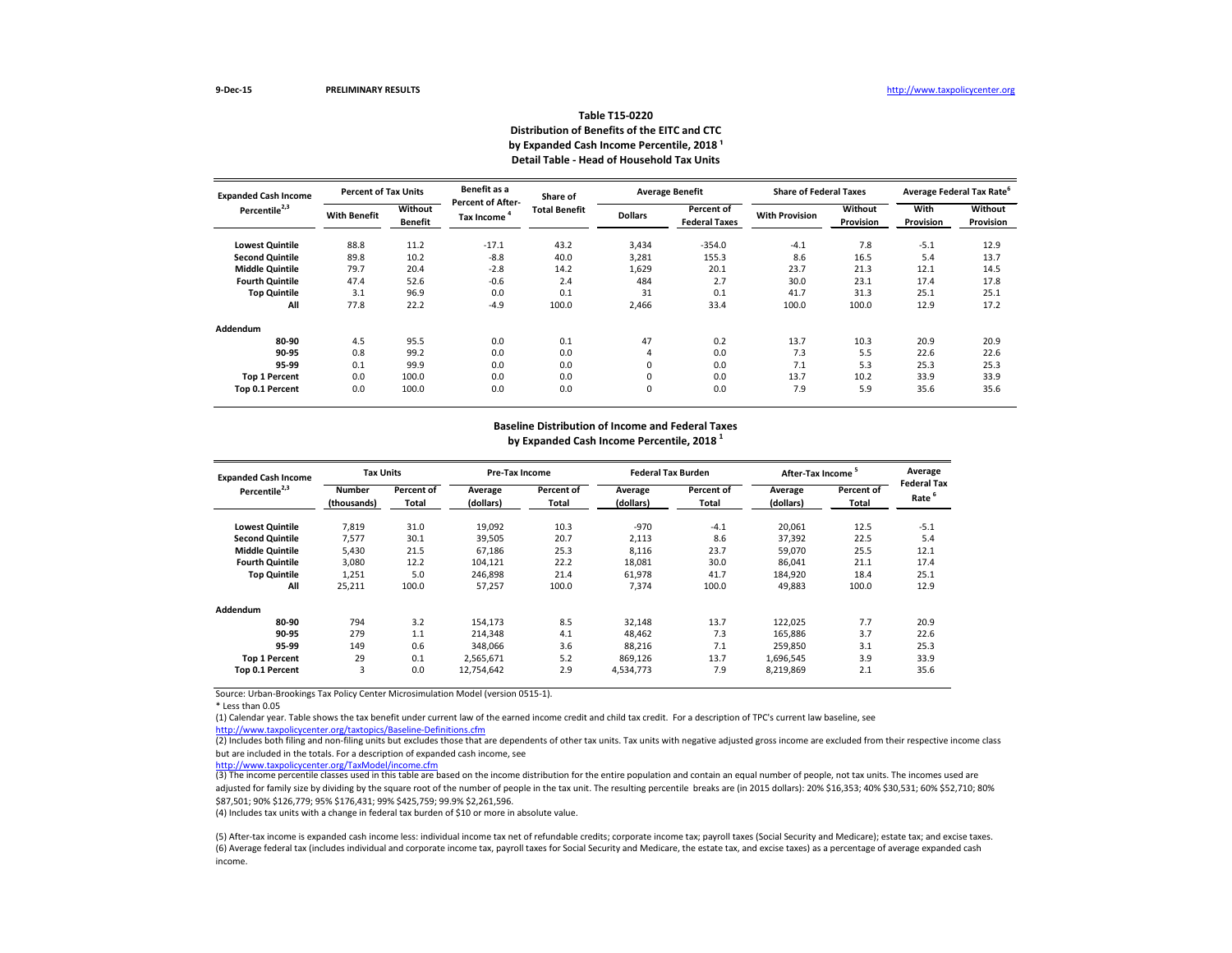| <b>Expanded Cash Income</b> | <b>Percent of Tax Units</b> |                                  | Benefit as a                           | Share of             |                | <b>Average Benefit</b>                    | <b>Share of Federal Taxes</b> |                      |                   | Average Federal Tax Rate <sup>6</sup> |
|-----------------------------|-----------------------------|----------------------------------|----------------------------------------|----------------------|----------------|-------------------------------------------|-------------------------------|----------------------|-------------------|---------------------------------------|
| Percentile <sup>2,3</sup>   | <b>With Benefit</b>         | <b>Without</b><br><b>Benefit</b> | <b>Percent of After-</b><br>Tax Income | <b>Total Benefit</b> | <b>Dollars</b> | <b>Percent of</b><br><b>Federal Taxes</b> | <b>With Provision</b>         | Without<br>Provision | With<br>Provision | Without<br>Provision                  |
| <b>Lowest Quintile</b>      | 88.7                        | 11.4                             | $-16.5$                                | 36.4                 | 3,444          | $-406.4$                                  | $-0.6$                        | 1.8                  | $-4.2$            | 13.0                                  |
| <b>Second Quintile</b>      | 95.9                        | 4.1                              | $-8.2$                                 | 35.0                 | 3,361          | 126.8                                     | 2.0                           | 4.1                  | 6.1               | 13.7                                  |
| <b>Middle Quintile</b>      | 90.9                        | 9.1                              | $-2.6$                                 | 18.9                 | 1,834          | 17.8                                      | 7.5                           | 8.3                  | 13.0              | 15.3                                  |
| <b>Fourth Quintile</b>      | 71.7                        | 28.3                             | $-0.8$                                 | 9.1                  | 913            | 3.9                                       | 16.7                          | 16.2                 | 17.5              | 18.2                                  |
| <b>Top Quintile</b>         | 4.1                         | 95.9                             | 0.0                                    | 0.2                  | 25             | 0.0                                       | 74.3                          | 69.4                 | 26.8              | 26.8                                  |
| All                         | 71.5                        | 28.5                             | $-1.9$                                 | 100.0                | 1,965          | 7.1                                       | 100.0                         | 100.0                | 21.0              | 22.5                                  |
| <b>Addendum</b>             |                             |                                  |                                        |                      |                |                                           |                               |                      |                   |                                       |
| 80-90                       | 7.8                         | 92.2                             | 0.0                                    | 0.2                  | 45             | 0.1                                       | 14.2                          | 13.3                 | 20.4              | 20.5                                  |
| 90-95                       | 0.7                         | 99.3                             | 0.0                                    | 0.0                  | 6              | 0.0                                       | 10.9                          | 10.2                 | 22.5              | 22.5                                  |
| 95-99                       | 0.1                         | 99.9                             | 0.0                                    | 0.0                  |                | 0.0                                       | 17.6                          | 16.4                 | 26.3              | 26.3                                  |
| <b>Top 1 Percent</b>        | 0.0                         | 100.0                            | 0.0                                    | 0.0                  | 0              | 0.0                                       | 31.6                          | 29.5                 | 34.0              | 34.0                                  |
| Top 0.1 Percent             | 0.0                         | 100.0                            | 0.0                                    | 0.0                  | 0              | 0.0                                       | 14.4                          | 13.4                 | 35.1              | 35.1                                  |

\* Less than 0.05

Note: Tax units with children are those claiming an exemption for children at home or away from home.

(2) Includes both filing and non-filing units but excludes those that are dependents of other tax units. Tax units with negative adjusted gross income are excluded from their respective income class but are included in the totals. For a description of expanded cash income, see

| <b>Expanded Cash Income</b> | <b>Tax Units</b> |              | <b>Pre-Tax Income</b> |            |           | <b>Federal Tax Burden</b> | After-Tax Income <sup>5</sup> |            | Average            |
|-----------------------------|------------------|--------------|-----------------------|------------|-----------|---------------------------|-------------------------------|------------|--------------------|
| Percentile <sup>2,3</sup>   | <b>Number</b>    | Percent of   | Average               | Percent of | Average   | <b>Percent of</b>         | Average                       | Percent of | <b>Federal Tax</b> |
|                             | (thousands)      | <b>Total</b> | (dollars)             | Total      | (dollars) | Total                     | (dollars)                     | Total      | Rate <sup>6</sup>  |
| <b>Lowest Quintile</b>      | 10,545           | 20.7         | 20,042                | 3.1        | $-847$    | $-0.6$                    | 20,890                        | 4.1        | $-4.2$             |
| <b>Second Quintile</b>      | 10,412           | 20.5         | 43,750                | 6.8        | 2,650     | 2.0                       | 41,100                        | 8.0        | 6.1                |
| <b>Middle Quintile</b>      | 10,278           | 20.2         | 79,692                | 12.2       | 10,333    | 7.5                       | 69,359                        | 13.4       | 13.0               |
| <b>Fourth Quintile</b>      | 9,936            | 19.5         | 135,306               | 20.0       | 23,703    | 16.7                      | 111,603                       | 20.8       | 17.5               |
| <b>Top Quintile</b>         | 9,395            | 18.5         | 418,075               | 58.3       | 111,846   | 74.3                      | 306,229                       | 54.1       | 26.8               |
| All                         | 50,858           | 100.0        | 132,410               | 100.0      | 27,798    | 100.0                     | 104,612                       | 100.0      | 21.0               |
| <b>Addendum</b>             |                  |              |                       |            |           |                           |                               |            |                    |
| 80-90                       | 4,733            | 9.3          | 207,910               | 14.6       | 42,477    | 14.2                      | 165,433                       | 14.7       | 20.4               |
| 90-95                       | 2,303            | 4.5          | 297,303               | 10.2       | 67,008    | 10.9                      | 230,295                       | 10.0       | 22.5               |
| 95-99                       | 1,875            | 3.7          | 504,132               | 14.0       | 132,453   | 17.6                      | 371,679                       | 13.1       | 26.3               |
| <b>Top 1 Percent</b>        | 485              | 1.0          | 2,709,751             | 19.5       | 922,023   | 31.6                      | 1,787,728                     | 16.3       | 34.0               |
| Top 0.1 Percent             | 47               | 0.1          | 12,350,360            | 8.6        | 4,338,853 | 14.4                      | 8,011,507                     | 7.1        | 35.1               |

# **Table T15-0220 Distribution of Benefits of the EITC and CTC** by Expanded Cash Income Percentile, 2018<sup>1</sup> **Detail Table - Tax Units with Children**

(3) The income percentile classes used in this table are based on the income distribution for the entire population and contain an equal number of people, not tax units. The incomes used are adjusted for family size by dividing by the square root of the number of people in the tax unit. The resulting percentile breaks are (in 2015 dollars): 20% \$16,353; 40% \$30,531; 60% \$52,710; 80% \$87,501; 90% \$126,779; 95% \$176,431; 99% \$425,759; 99.9% \$2,261,596.

## **Baseline Distribution of Income and Federal Taxes by Expanded Cash Income Percentile, 2018 1**

<http://www.taxpolicycenter.org/taxtopics/Baseline-Definitions.cfm> (1) Calendar year. Table shows the tax benefit under current law of the earned income credit and child tax credit. For a description of TPC's current law baseline, see

(6) Average federal tax (includes individual and corporate income tax, payroll taxes for Social Security and Medicare, the estate tax, and excise taxes) as a percentage of average expanded cash income.

<http://www.taxpolicycenter.org/TaxModel/income.cfm>

(4) Includes tax units with a change in federal tax burden of \$10 or more in absolute value.

(5) After-tax income is expanded cash income less: individual income tax net of refundable credits; corporate income tax; payroll taxes (Social Security and Medicare); estate tax; and excise taxes.